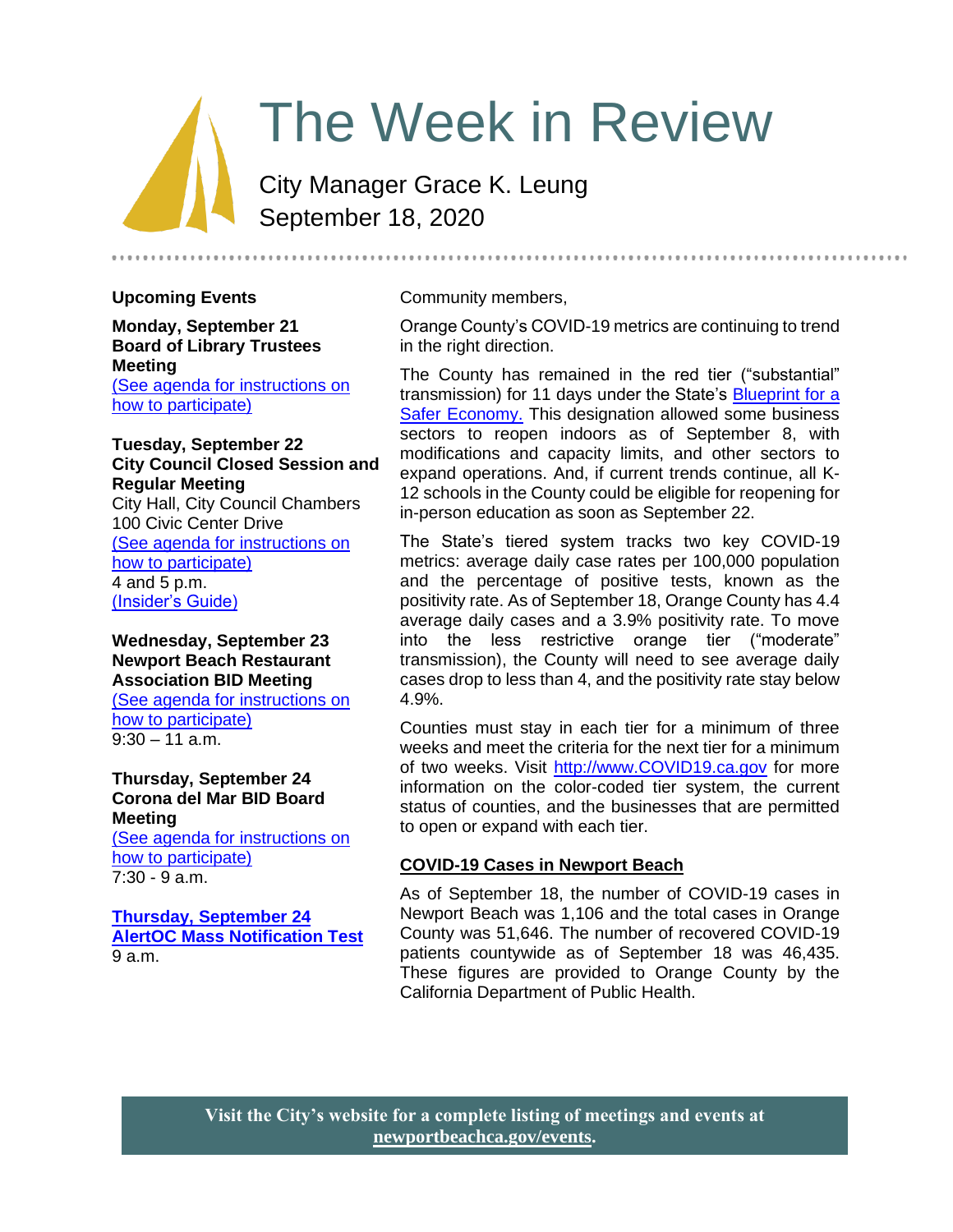#### **Thursday, September 24 Zoning Administrator Mtg.**

City Hall, City Council Chambers 100 Civic Center Dr. [\(See agenda for instructions on](https://www.newportbeachca.gov/government/departments/community-development/planning-division/zoning-administrator)  [how to participate\)](https://www.newportbeachca.gov/government/departments/community-development/planning-division/zoning-administrator) 10 a.m.

#### **Thursday, September 24 Finance Committee**

[\(See agenda for instructions on](https://www.newportbeachca.gov/Home/Components/Calendar/Event/64115/72)  [how to participate\)](https://www.newportbeachca.gov/Home/Components/Calendar/Event/64115/72) 3 - 5 p.m.

# **COVID-19 News and Resources**

Three weeks ago, State officials unveiled the Blueprint for [a Safer Economy \(Blueprint\),](https://covid19.ca.gov/safer-economy/) a new, four- tiered, colorcoded system for re-opening California's businesses. The Blueprint, that went into effect on August 31, replaces the County Data Monitoring List. It includes revised criteria and timelines and is designed to reopen businesses more gradually than the State's previous process.

Counties will move through each of the four tiers based on two key metrics: case rates and the percentage of positive tests. Moving from tier to tier will require a 21-day wait time and counties will be required to meet the metrics for the next tier for two weeks in a row.

The State's "COVID-19 Employer Playbook" includes guidance for workplace safety, best practices for an outbreak, testing information for employees, and more. The document, [available at this link,](https://files.covid19.ca.gov/pdf/employer-playbook-for-safe-reopening--en.pdf) provides useful information for business and industry to slow the transmission of COVID-19 and prepare for cases among employees.

The County of Orange continues to add new COVID-19 data and information to its website at [https://occovid19.ochealthinfo.com/coronavirus-in-oc.](https://occovid19.ochealthinfo.com/coronavirus-in-oc) The County of Orange Healthcare Agency's COVID-19 Hotline can be reached at (714) 834-2000, or by email at, [Eteam@ochca.com.](mailto:Eteam@ochca.com) County staff monitors the hotline and email box and answers questions about industry reopening and activity resumption, current guidance and more.

The County also maintains a growing list of FDA-approved testing sites for County residents who are essential workers or showing symptoms of COVID-19. If you are showing symptoms, please contact your healthcare provider for testing information first. If you do not have a healthcare **provider**, provider, the visit [https://occovid19.ochealthinfo.com/covid-19-testing-and](https://occovid19.ochealthinfo.com/covid-19-testing-and-screening)[screening](https://occovid19.ochealthinfo.com/covid-19-testing-and-screening) for testing information. The SOS Health Center

in Newport Beach is an approved community testing site. Call (949) 270-2100 for an appointment.

<span id="page-1-0"></span>Please visit [newportbeachca.gov/covid19](https://www.newportbeachca.gov/how-do-i/find/disaster-preparedness-information/disease-outbreak/-fsiteid-1) for the latest City news and useful web resources, including information about the federal, state, and county resources available to help [small businesses](https://www.newportbeachca.gov/government/departments/city-manager/economic-development/small-business-support) and [workers](https://www.newportbeachca.gov/government/departments/city-manager/economic-development/support-for-employees) that have been financially impacted. We also have a [page of free](https://www.newportbeachca.gov/government/departments/city-manager/economic-development/small-business-support/business-employee-resources)  [resources](https://www.newportbeachca.gov/government/departments/city-manager/economic-development/small-business-support/business-employee-resources) available through the Newport Beach Public Library and local organizations like SCORE, including online learning and business databases. You can also follow the City on **Facebook**, [Twitter](https://twitter.com/newportbeachgov) and [Instagram,](https://www.instagram.com/cityofnewportbeach/) and look for alerts from our City staff on [Nextdoor.](https://nextdoor.com/agency/city-of-newport-beach/?i=ltdytbjdbdkntfqttgcm)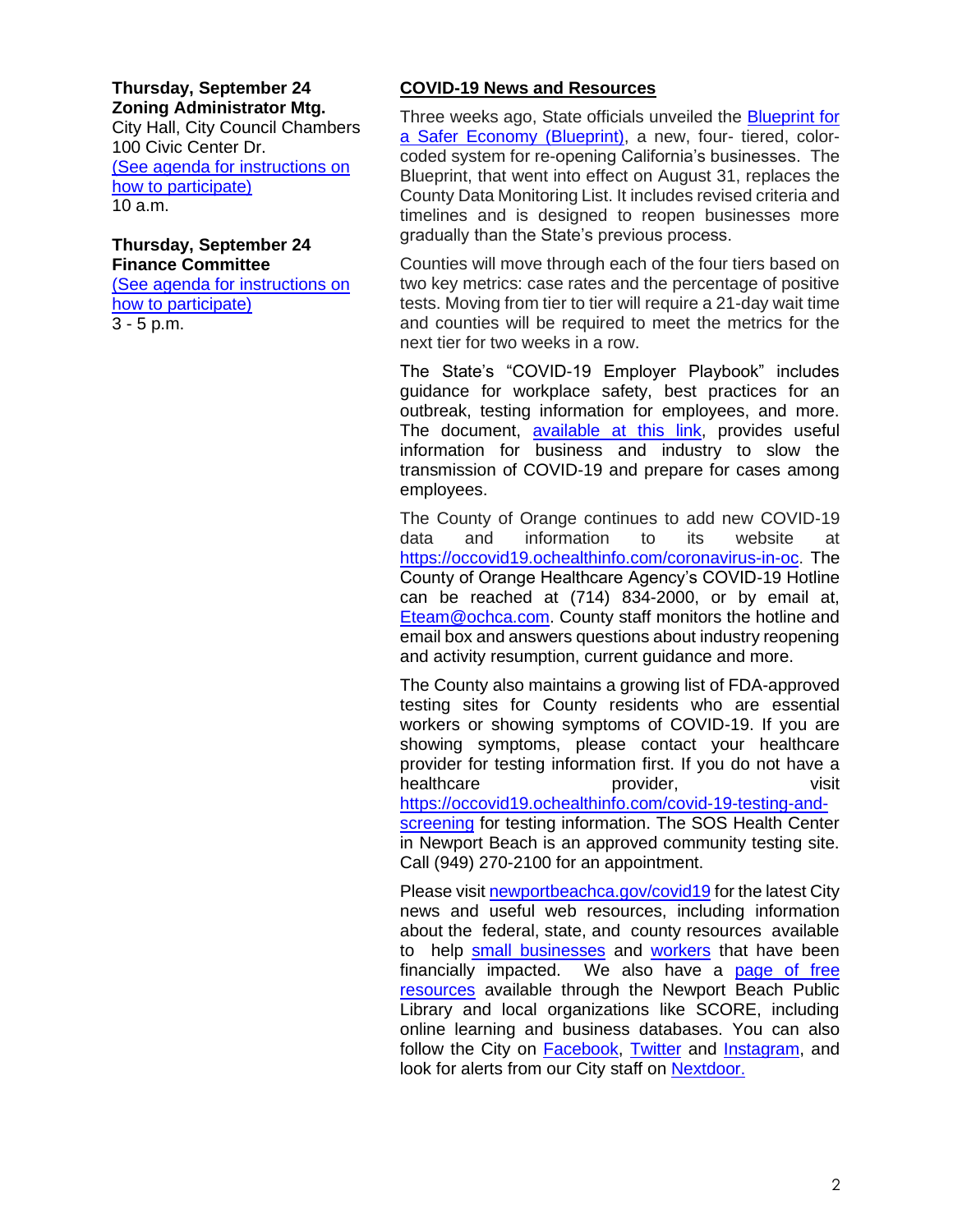# **Fire Rings Temporarily Closed Due to Air Quality Concerns**

The City has temporarily closed all fire rings amid the unhealthy air quality that has resulted from regional wildfire smoke.

Fire rings will reopen when air quality returns to less harmful levels. For up-to-date information on local air quality, visit<https://www.airnow.gov/> or th[e South Coast Air Quality Management District.](http://www.aqmd.gov/home/air-quality/current-air-quality-data)

## **Labor Day Weekend Joint Efforts**

Crews from the Public Works Municipal Operations Division and the Utilities Department worked on preparing and keeping the beaches and surrounding areas clean for the three-day Labor Day weekend.

Beach preparation efforts included the Peninsula and Corona del Mar beach areas from the Wedge to the river jetty. Attention was also given to McFadden Plaza, surrounding business sidewalks, Balboa Village, the Fun Zone area, Balboa Pier, Newport Pier and surrounding parking lots and streets. In addition, fire ring maintenance was conducted at Corona del Mar beach and Peninsula beaches. Trash cans on the beach, boardwalk and parking lot areas were emptied by City contractors and City crews.

On Tuesday, crews from Municipal Operations and the Utilities Department crews continued the joint clean-up efforts.

Thank you to all involved in keeping Newport Beach a safe and clean city!

#### **John Wayne Airport's General Aviation Improvement Program (GAIP)**

The multi-year planning and approval process for John Wayne Airport's General Aviation Improvement Program (GAIP) came to a close earlier this week when the Orange County Board of Supervisors approved long-term leases with two of the companies that will build and operate the airport's new general aviation facilities. Please read our [September 16 Aviation Activities](https://www.newportbeachca.gov/home/showdocument?id=67740)  [Update](https://www.newportbeachca.gov/home/showdocument?id=67740) for details. The next step for the GAIP involves construction plans and permitting and that will be followed by the actual development of the new facilities.

#### **Newport Beach Fire Dept. Helps Battle Regional Wildfires**

Nearly 30 Newport Beach firefighters have been deployed during the past several weeks to help battle some of the record-breaking wildfires that have consumed more than 3.4 million acres throughout California so far this year.

As of Friday, September 18, 11 NBFD firefighters are deployed at four fires throughout the state: The Bobcat Fire in L.A. County, the El Dorado Fire in San Bernardino, the Oak Fire in Mendocino, and the Creek Fire in Fresno. Those firefighters are nearing the end of a two-week deployment and will be returning Saturday, September 19, to be replaced by a fresh crew of 8.

For more information visit <https://www.newportbeachca.gov/Home/Components/News/News/38643/2720>

#### **Newport Beach Central Library to Open September 21 with Modified Hours and Services**

The Newport Beach Public Library will reopen the Central Library to the public with modified hours and services on Monday, September 21. The Crean Mariners Branch, Corona del Mar Branch and the Balboa Branch will remain closed due to limited space for social distancing and staffing considerations. The three branches will continue to offer Curbside Service.

Following State guidelines for the *New Blueprint* for Safer Economy Plan, the Library will begin restarting in-person services incrementally. Occupancy will be limited to a capacity of 100. Face masks will be required for both staff and the public entering the Library. The Library will offer a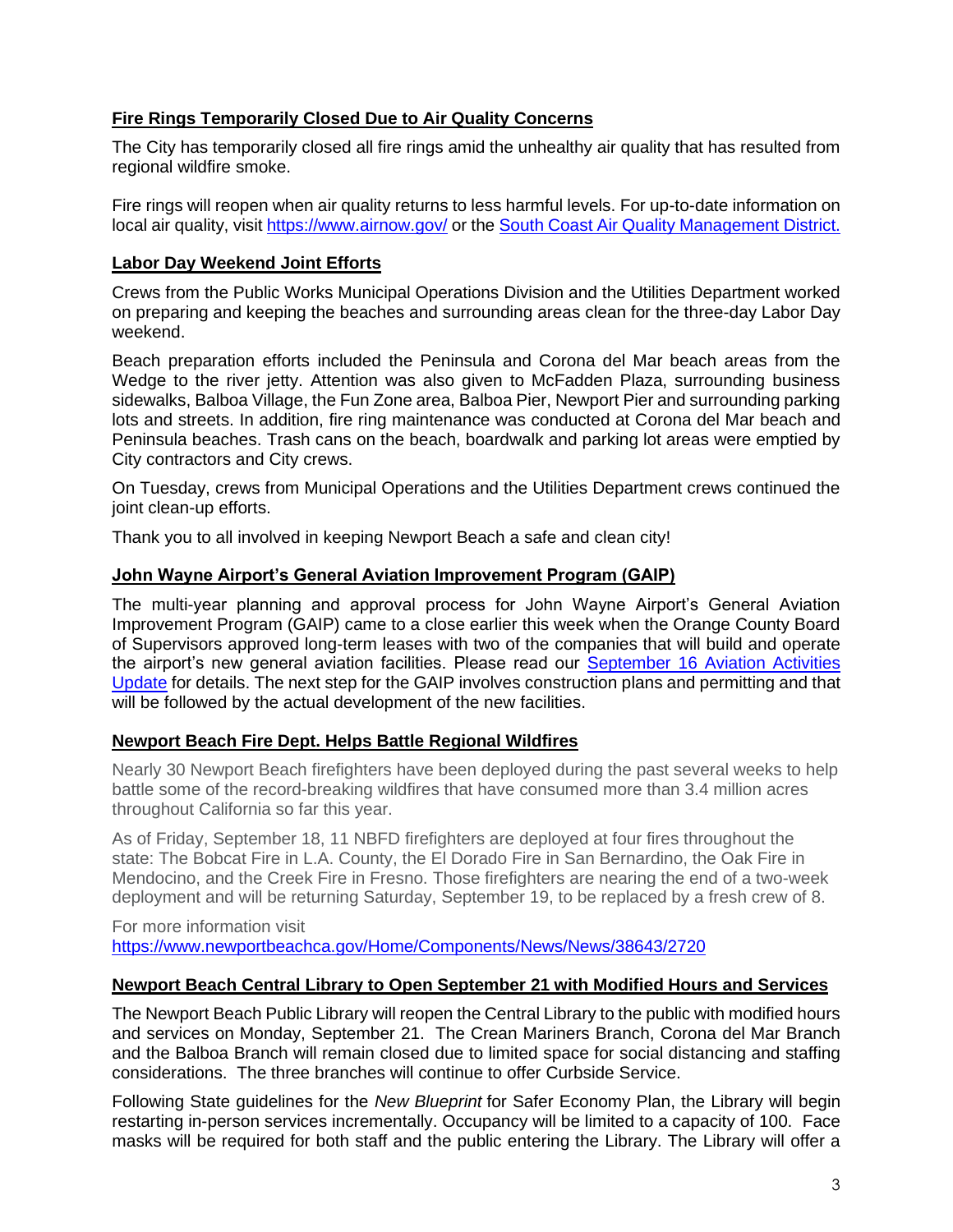"grab and go" business model. Initial services offered will allow patrons to browse the shelves, check out materials, and manage accounts. Public computers will be available by appointment.

Until restrictions on gatherings and building capacity are lifted, the use of seating areas, study rooms, and program spaces will be prohibited.

In accordance with guidelines from the State of California, Newport Beach Public Library is implementing a variety of precautions to make the environment as safe as possible for staff and the public upon reopening. The Central Library is equipped with Plexiglass barriers at public service desks, social distancing demarcation signage, and hand-sanitizers.

The Library continues to encourage patrons to use Curbside Service, telephone reference and the Library e-Branch to facilitate social distancing at the Library. No programs will be offered at this time.

Hours of operation for the initial reopening will be as follows:

**Central Library**, 1000 Avocado Avenue, Newport Beach Monday – Saturday: 9 a.m. – 6 p.m. **No Curbside Service at Central, holds can be picked up at the other branches.**

**Curbside Service Only for Mariners Library**, 1300 Irvine Avenue, Newport Beach Monday – Saturday: 9 a.m. – 6 p.m.

**Curbside Service Only for Balboa Branch Librar**y, 100 E Balboa Blvd., Balboa Peninsula Monday – Saturday: 9 a.m. – 6 p.m.

**Curbside Service Only for Corona del Mar Librar**y, 410 Marigold Avenue, Corona del Mar Monday – Friday:  $9$  a.m. –  $6$  p.m.

#### **Wildland Preparations Within the City of Newport Beach**

The Newport Beach Fire Department's Fire Prevention Division staff are completing its first round of vegetation inspections for the communities adjacent to the Wildland Urban Interface (WUI) areas. The Newport Coast communities' work for this summer/fall season is complete. The Cityowned properties are nearly finished in the Upper Buck Gully area as well as the Eastbluff areas near Back Bay. At the end of September, staff will be contacting property owners in the Middle and Lower Buck Gully areas to evaluate conditions in these neighborhoods.

In addition to field inspections, prevention staff is preparing a new public safety message regarding ember resistant zones for home protection or "hardening." According to the Insurance Institute for Business and Home Safety, up to 90% of home and business ignitions during a wildfire are due to embers [\(https://ibhs.org/ibhs-news-releases/embers-cause-up-to-90-of-home](https://ibhs.org/ibhs-news-releases/embers-cause-up-to-90-of-home-business-ignitions-during-wildfire-events/)[business-ignitions-during-wildfire-events/\)](https://ibhs.org/ibhs-news-releases/embers-cause-up-to-90-of-home-business-ignitions-during-wildfire-events/). While direct flame contact is a concern, embers are the primary threat to homes. To address this threat, staff is preparing an educational program using information from the California Department of Forestry and Fire Protection (Cal Fire) and the National Fire Protection Association (NFPA) to let property owners know the importance of creating a five-foot, non-combustible zone around their homes. Moving mulch, flammable vegetation, and combustible materials away from the structure, as well as removing leaf litter from roofs, repairing roofs and rain gutters, reduces the opportunity for embers to start a fire. These low-cost improvements increase the survivability of a home during a wildfire event.

Staff will be updating the Fire Prevention Division's website with program information; followed by a mail and social media campaign and staff presentations to homeowner associations and neighborhood groups. The combination of vegetation management and home improvements will provide increased protection for our neighborhoods from a future wildfire event.

# **Treasury Report**

The July 2020 Treasury Report is available on the City's website at: [www.newportbeachca.gov/treasury.](http://www.newportbeachca.gov/treasury)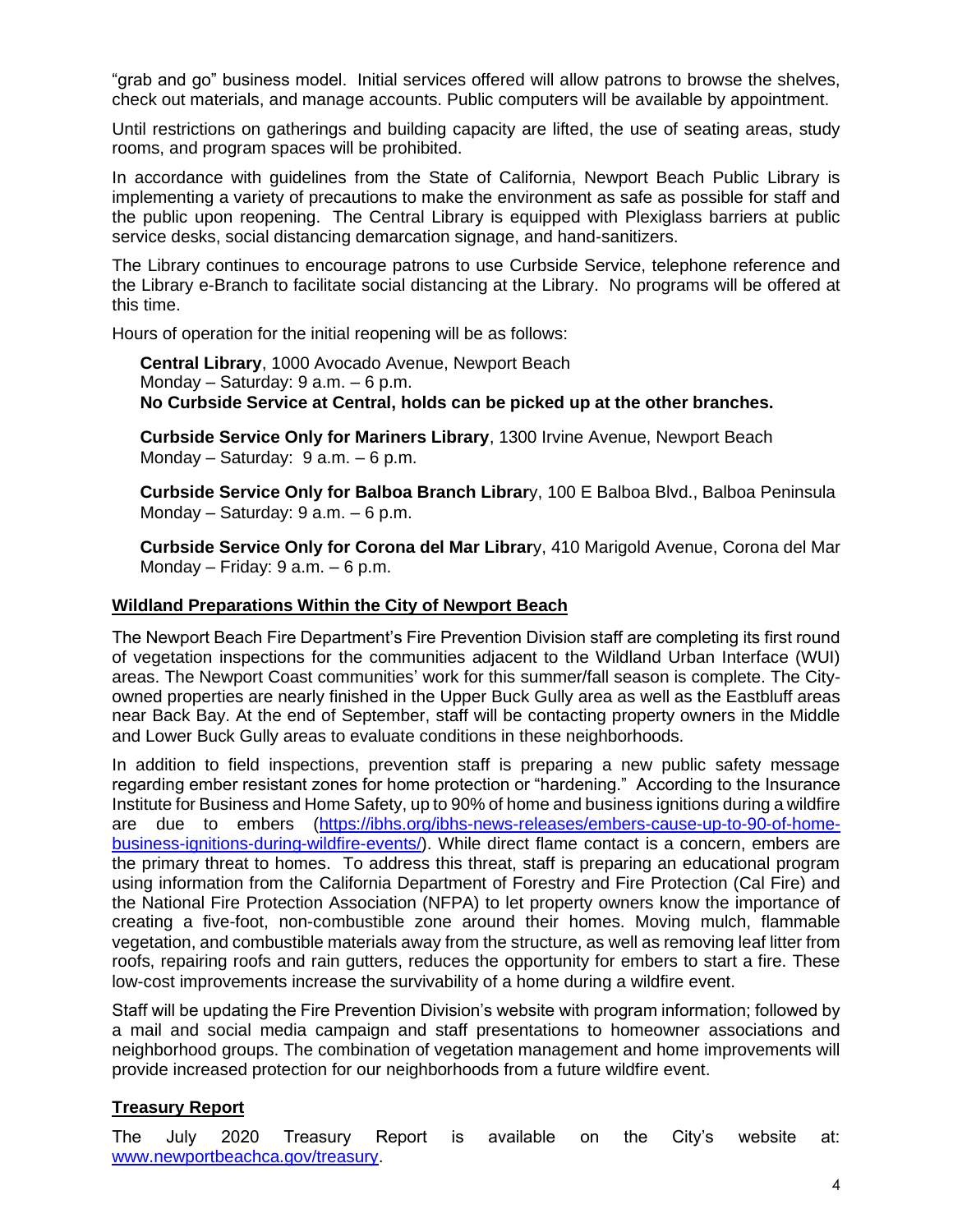As of July, the City's portfolio totaled just over \$297 million. Approximately \$75 million of the portfolio was invested in very liquid investments available for day-to-day operations and cash funding for major construction expenditures.

The short-term portfolio (\$210 million) had a weighted average effective maturity of 1.79 years. The trailing twelve months' total return was 4.51%. Our benchmark for the same period, the BAML 1-3 Year Treasury index, returned 4.29%. The income yield on the portfolio, a better measure of income derived from the portfolio, was 2.21%.

# **NEWPORT BEACH CULTURAL ARTS SEEKS COMMUNITY INPUT**

In its ongoing effort to bring meaningful public art and cultural arts programming to the community, the Newport Beach City Arts Commission is seeking public opinion via an online Community Arts Survey.

Community input provides the needed support to create more dynamic public visual, performing and cultural arts programming for the enjoyment of residents and visitors in the community.

All participants who provide a valid email address will be entered into a drawing to win a **\$50 Amazon Gift Card**. One (1) entrant shall be randomly chosen weekly during the survey period. Entrants are limited to one survey and must be over 18 years of age.

The online survey will be available from September 14 through October 19, 2020, and weekly winners will be notified via email.

To complete the survey, go to: <https://www.newportbeachca.gov/Home/Components/News/News/38604/> or contact the Cultural Arts Services Office at (949) 717-3802 for more information.

## **Homelessness Update**

Addressing homelessness continues to be a priority in the City's ongoing COVID-19 response, working closely with contractor City Net and regional partners throughout the county and state. Recently, people in Newport Beach experiencing homelessness have been placed in motels through Project Roomkey, a state initiative to provide shelter during COVID-19. Newport Beach staff and City Net staff are collaborating with the Illumination Foundation, a local non-profit agency working with the state to facilitate Project Roomkey.

## Success Stories

- In the first week of September, 9 military veterans and their families were housed through the County's Coordinated Entry System. The Coordinated Entry System manages a roster of eligible veterans and works with service providers, such as City Net, to match veterans with housing opportunities.
- One woman experiencing a mental health crisis was placed into the County care system. The Homeless Liaison Officer worked with the County's Psychiatric Emergency Response Team (PERT). PERT staff are mental health clinicians who ride along with assigned law enforcement officers to address mental health related calls in the assigned city. PERT conducts risk assessments, initiates involuntary hospitalizations when necessary, and provides resources and education. The program also provides outreach and follow-up services. PERT may be accessed 24 hours a day, 7 days a week, year-round, in multiple languages, at (866) 830- 6011.
- City Net staff assisted several people with completing their CalFresh applications. The CalFresh Program, federally known as the Supplemental Nutrition Assistance Program (SNAP), issues monthly electronic benefits that can be used to buy most foods at many markets and food stores. The CalFresh Program helps to improve the health and well-being of qualified households and individuals by providing them a means to meet their nutritional needs. SNAP was established in 1977.
- Two people in Newport Beach experiencing homelessness were enrolled into City Net services, including one veteran. City Net staff completed Vulnerability Index Intake Assessments for each. The assessments are used to screen clients to determine proper